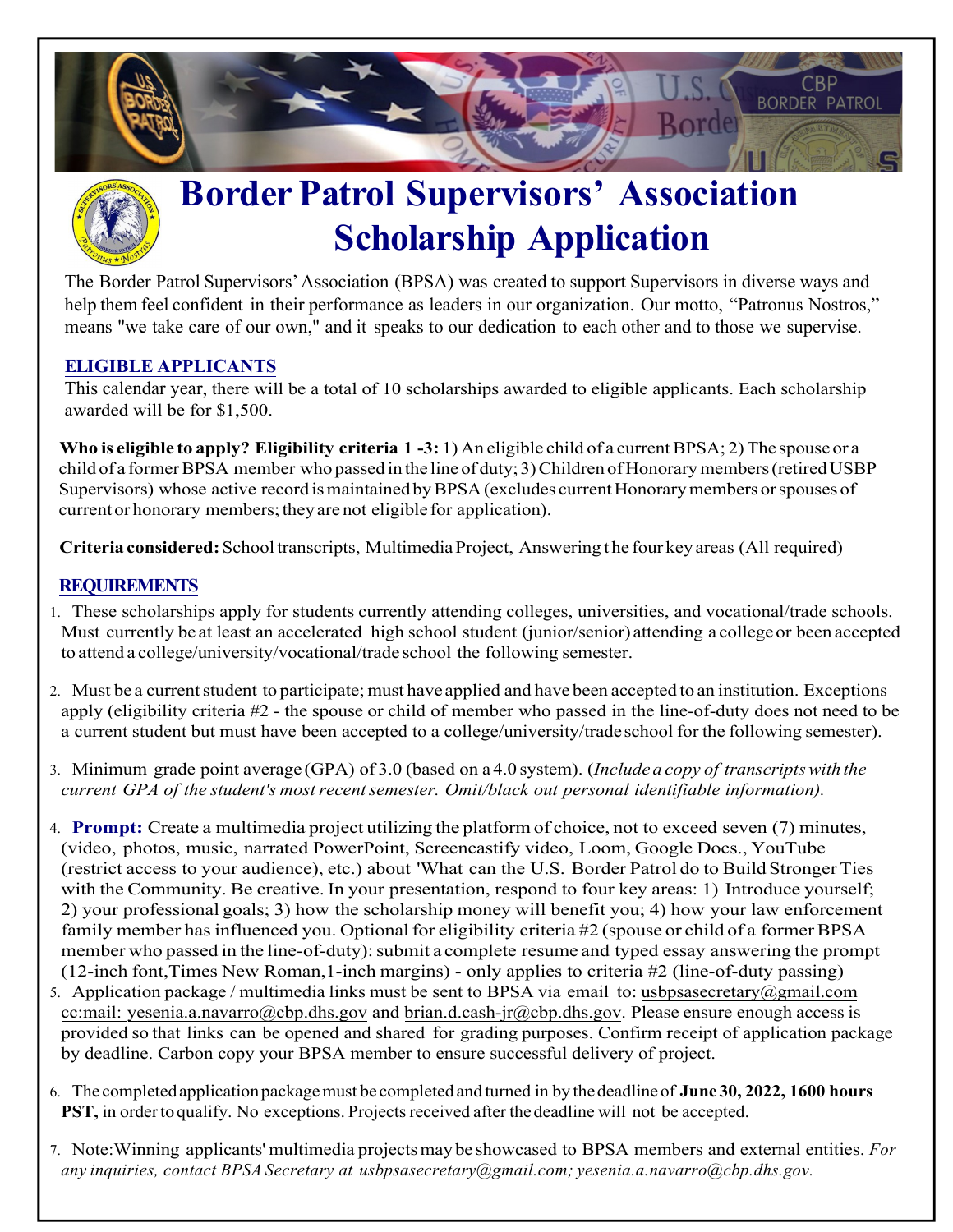

*2022 BPSA Scholarship Application Form*

| Phone:                                                                                                   |                                                                                                                                                                                                                |                                                                                                                                                                                                                                                     |
|----------------------------------------------------------------------------------------------------------|----------------------------------------------------------------------------------------------------------------------------------------------------------------------------------------------------------------|-----------------------------------------------------------------------------------------------------------------------------------------------------------------------------------------------------------------------------------------------------|
|                                                                                                          |                                                                                                                                                                                                                |                                                                                                                                                                                                                                                     |
|                                                                                                          |                                                                                                                                                                                                                |                                                                                                                                                                                                                                                     |
|                                                                                                          | Address: Phone: City: City: Zip                                                                                                                                                                                |                                                                                                                                                                                                                                                     |
|                                                                                                          |                                                                                                                                                                                                                |                                                                                                                                                                                                                                                     |
|                                                                                                          | Grade or Year in High School or College: Manual According to Trade or Year in High School or College:                                                                                                          |                                                                                                                                                                                                                                                     |
|                                                                                                          | Student A College or Institution: □ Applying (attach a complete list) □ Accepted □ Attending<br>I understand that my project, if selected, may be showcased to BPSA members and external entities.             | I have read, understand, and agree to abide with the eligibility requirements. To be eligible, I will submit my application,<br>transcripts, multimedia project, and respond to the four key areas, and checklist by June 30, 2022, 1600 hours.     |
|                                                                                                          |                                                                                                                                                                                                                |                                                                                                                                                                                                                                                     |
| Signature: $\frac{1}{\sqrt{1-\frac{1}{2}}\sqrt{1-\frac{1}{2}}\sqrt{1-\frac{1}{2}}\sqrt{1-\frac{1}{2}}}}$ |                                                                                                                                                                                                                |                                                                                                                                                                                                                                                     |
| Date:                                                                                                    | $($ PST $)****$                                                                                                                                                                                                | *** Application Form to be submitted with Checklist<br>and required items before June 30, 2022, 1600 hours                                                                                                                                          |
| apply but the presentation will need to be different.                                                    |                                                                                                                                                                                                                | Note: The 2022 prompt is the same as the 2021 Scholarship Application. Priority will be given to applicant's who have<br>not received an award in the past and meet the same criteria as returning applicants. Returning applicants are eligible to |
|                                                                                                          | Border Patrol Supervisors' Association Application submission:<br>usbpsasecretary@gmail.com;<br>cc: mail: yesenia.a.navarro@cbp.dhs.gov<br>brian.d.cash-jr@cbp.dhs.gov<br>BPSA Website: https://www.bpsups.org |                                                                                                                                                                                                                                                     |